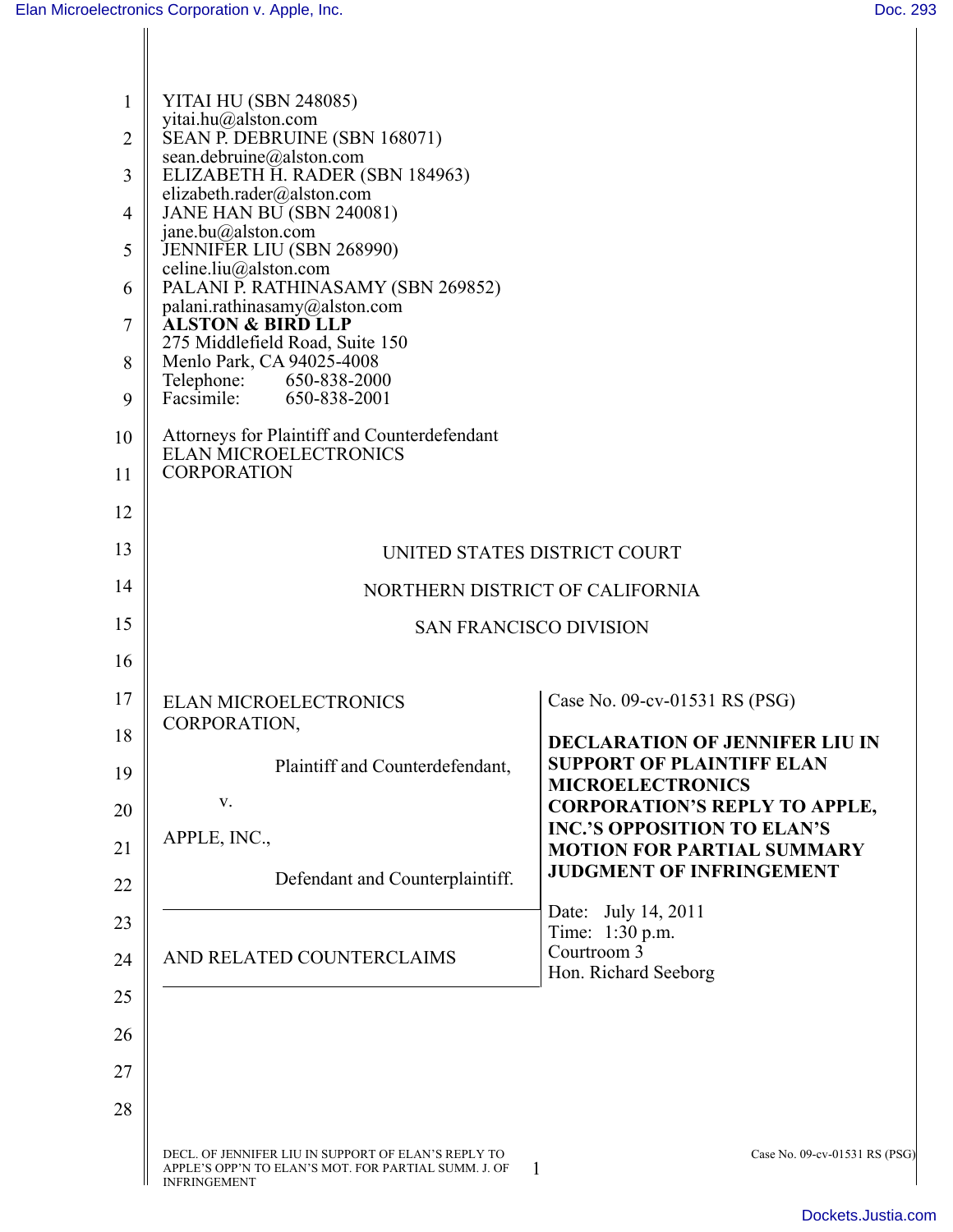1

 $\overline{\mathsf{I}}$ 

 $\mathbb{I}$ 

I, Jennifer Liu, declare as follows:

| $\overline{2}$ | I am an associate with the law firm of Alston & Bird LLP, counsel to Plaintiff Elan<br>1.            |  |
|----------------|------------------------------------------------------------------------------------------------------|--|
| 3              | Microelectronics Corporation ("Elan") in this action. I have personal knowledge of the following     |  |
| $\overline{4}$ | facts and, if called to testify, I could and would testify competently to the matters stated herein. |  |
| 5              | Attached as Exhibit A is a true and correct copy of excerpts of McGraw-Hill<br>2.                    |  |
| 6              | Dictionary of Scientific and Technical Terms, Third Edition (1984).                                  |  |
| $\tau$         | Attached as Exhibit B is a true and correct copy of U.S. Patent No. 5,648,642 to<br>3 <sub>1</sub>   |  |
| 8              | Robert J. Miller and Stephen J. Bisset, entitled "Object Position Detector" (ELN125114-47).          |  |
| 9              | Attached as Exhibit C is a true and correct copy of U.S. Patent No. 5,463,388 to<br>4.               |  |
| 10             | Robert Boie, Laurence Ruedisueli, and Eric Wanger, entitled "Computer Mouse Or Keyboard Input        |  |
| 11             | Device Utilizing Capacitance Sensors" (APEL0007902-13).                                              |  |
| 12             | Attached as Exhibit D is a true and correct copy of U.S. Patent No. 4,550,221 to<br>5.               |  |
| 13             | Scott Mabusth, entitled "Touch Sensitive Control Device" (APEL0007616-27).                           |  |
| 14             | Attached as Exhibit E is a true and correct copy of U.S. Patent No. 4,736,191 to Karl<br>6.          |  |
| 15             | E. Matzke and Paul W. Schick, entitled "Touch Activated Control Method And Apparatus"                |  |
| 16             | (ELN015428-44).                                                                                      |  |
| 17             | Attached as Exhibit F is a true and correct copy of U.S. Patent No. 4,374,381 to<br>7.               |  |
| 18             | Henry H. Ng and Frederick R. Schmidt, entitled "Touch Terminal With Reliable Pad Selection."         |  |
| 19             | Attached as Exhibit G is a true and correct copy of Appendix E to the Expert Report<br>8.            |  |
| 20             | of Dr. Ravin Balakrishnan Regarding Invalidity of U.S. Patent No. 5,825,352 filed in the parties'    |  |
| 21             | parallel case in the United States International Trade Commission, dated November 4, 2010.           |  |
| 22             | 9.<br>Attached as Exhibit H is a true and correct copy of article by R.S. Fearing entitled           |  |
| 23             | "Tactile Sensing Mechanisms," published in the International Journal of Robotics Research, vol. 9,   |  |
| 24             | no. 3, pp. 3-23, dated June 1990 (APEL0007541-63).                                                   |  |
| 25             | Attached as Exhibit I is a true and correct copy of a document produced by Apple in<br>10.           |  |
| 26             | this matter bearing bates numbers APEL0707393-407 (filed under seal).                                |  |
| 27             | 11.<br>Attached as Exhibit J is a true and correct copy of a document produced by Apple in           |  |
| 28             | this matter bearing bates number APEL0501220 (filed under seal).                                     |  |
|                | DECL. OF JENNIFER LIU IN SUPPORT OF ELAN'S REPLY TO<br>Case No. 09-cv-01531 RS (PSG)                 |  |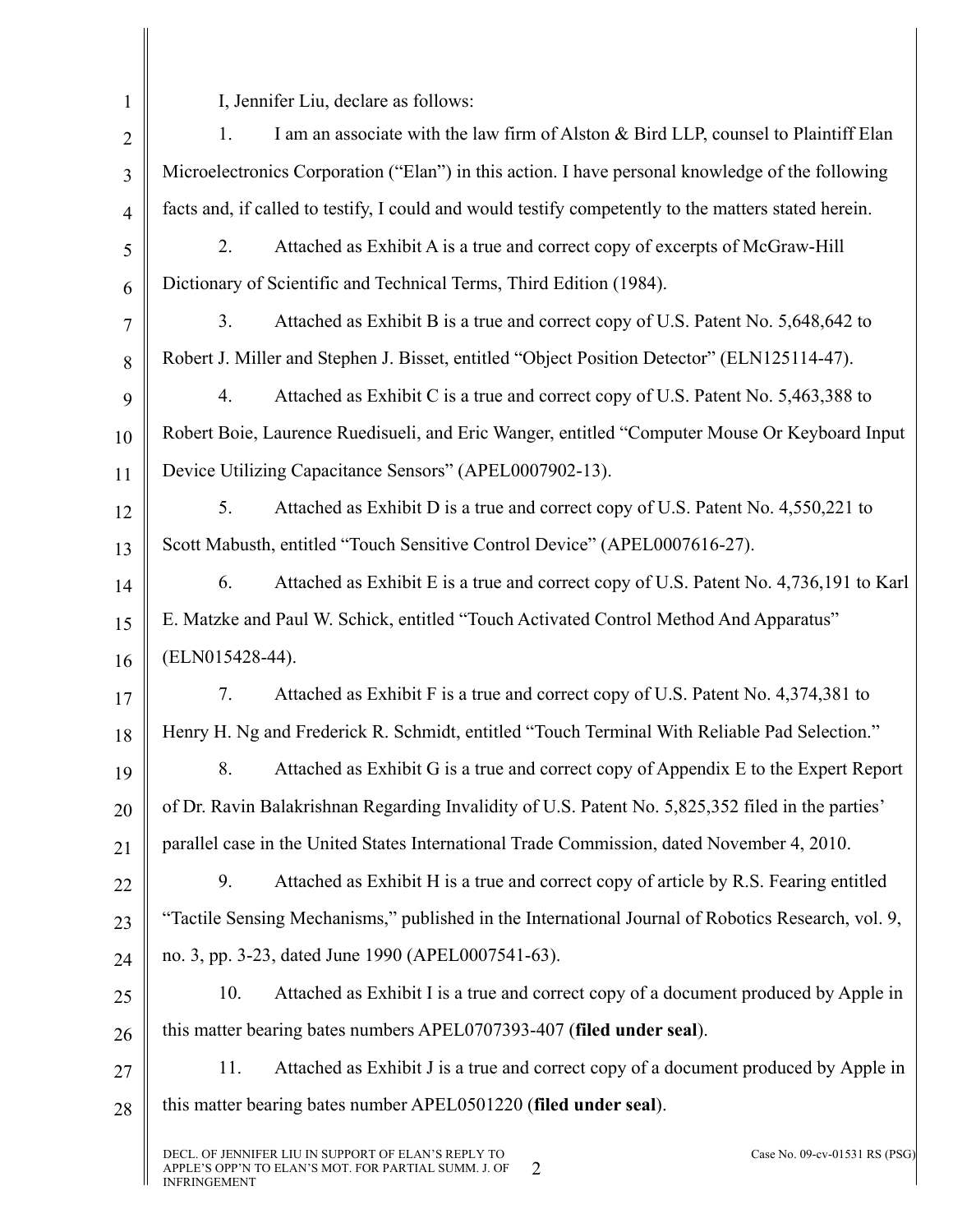| $\mathbf{1}$   | 12.<br>Attached as Exhibit K is a true and correct copy of a letter sent on August 27, 2006                                                                              |  |
|----------------|--------------------------------------------------------------------------------------------------------------------------------------------------------------------------|--|
| $\overline{2}$ | from Elantech Devices Corporation's ("Elantech's") general manager, Daisuke Shudo, to Apple, Inc                                                                         |  |
| 3              | ("Apple"), produced by Apple in this matter bearing bates number APEL0058579 (filed under seal).                                                                         |  |
| $\overline{4}$ | 13.<br>Attached as Exhibit L is a true and correct copy of a letter sent on October 23, 2006                                                                             |  |
| 5              | from Elantech's counsel, Sean P. DeBruine, to Apple's in-house counsel, Carlyn Clause, produced                                                                          |  |
| 6              | by Apple in this matter bearing bates numbers APEL0058583-84 (filed under seal).                                                                                         |  |
| 7              | 14.<br>Attached as Exhibit M is a true and correct copy of a letter sent on January 4, 2007                                                                              |  |
| $8\,$          | from Elantech's counsel, Ming-Tao Yang, to Apple's in-house counsel, Jayna R. Whitt, produced by                                                                         |  |
| 9              | Apple in this matter bearing bates numbers APEL0058591-95 (filed under seal).                                                                                            |  |
| 10             | 15.<br>Attached as Exhibit N is a true and correct copy of Apple Inc.'s Disclosure of                                                                                    |  |
| 11             | Proposed Terms and Claim Elements for Construction, dated December 21, 2009.                                                                                             |  |
| 12             | 16.<br>Attached as Exhibit O is a true and correct copy of Apple Inc.'s Disclosure of                                                                                    |  |
| 13             | Preliminary Claim Constructions and Extrinsic Evidence, dated January 11, 2010.                                                                                          |  |
| 14             |                                                                                                                                                                          |  |
| 15             | I declare under penalty of perjury under the laws of the United States of America that the                                                                               |  |
| 16             | foregoing is true and correct.                                                                                                                                           |  |
| 17             | Executed on June 16, 2011 at Menlo Park, California.                                                                                                                     |  |
| 18             |                                                                                                                                                                          |  |
| 19             |                                                                                                                                                                          |  |
| 20             |                                                                                                                                                                          |  |
| 21             | /s/ Jennifer Liu<br>Jennifer Liu                                                                                                                                         |  |
| 22             |                                                                                                                                                                          |  |
| 23             |                                                                                                                                                                          |  |
| 24             |                                                                                                                                                                          |  |
| 25             |                                                                                                                                                                          |  |
| 26             |                                                                                                                                                                          |  |
| 27             |                                                                                                                                                                          |  |
| 28             |                                                                                                                                                                          |  |
|                | DECL. OF JENNIFER LIU IN SUPPORT OF ELAN'S REPLY TO<br>Case No. 09-cv-01531 RS (PSG)<br>APPLE'S OPP'N TO ELAN'S MOT. FOR PARTIAL SUMM. J. OF<br>3<br><b>INFRINGEMENT</b> |  |